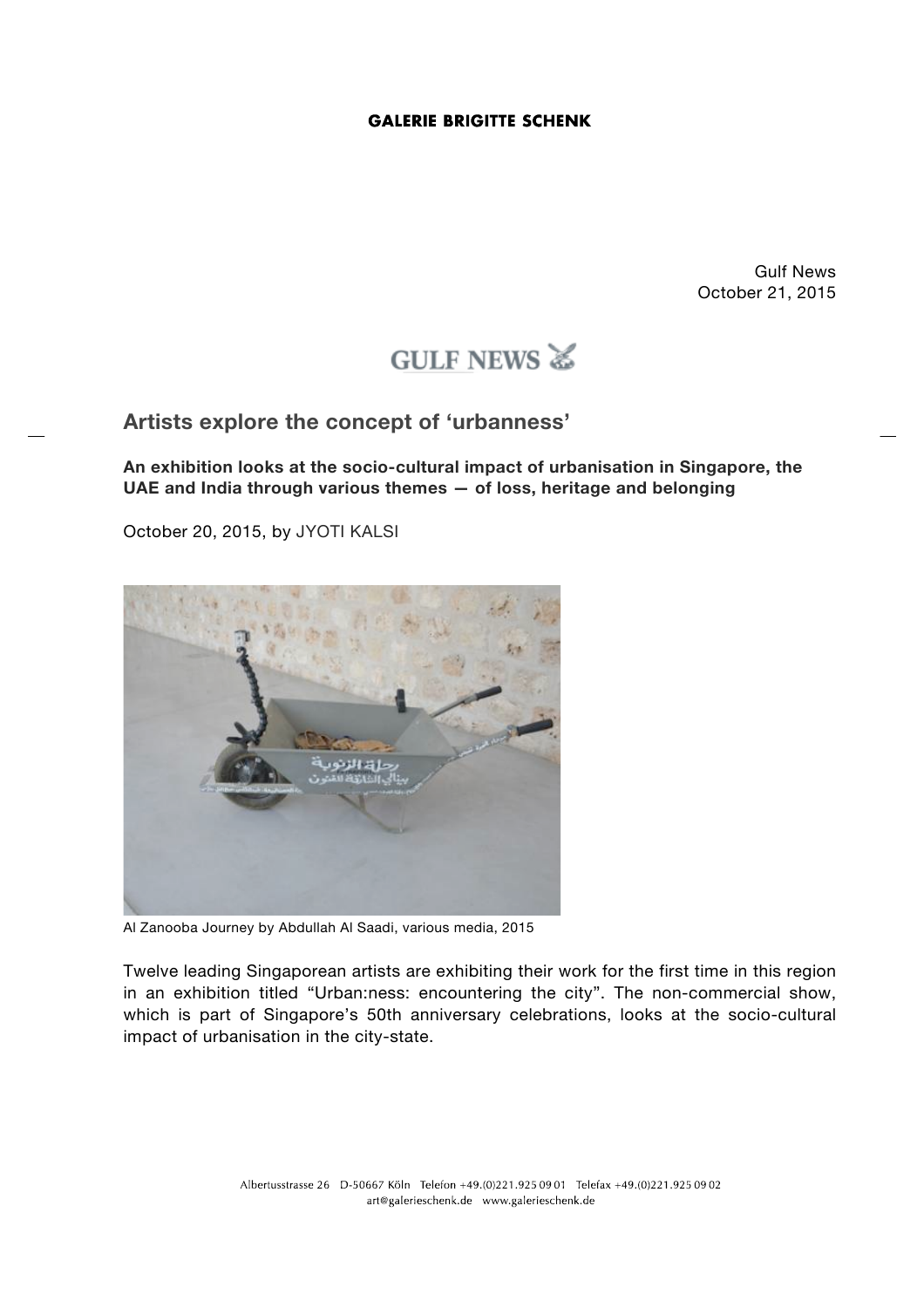Curator Mukta Ahluwalia Bedi has also invited well-known Emirati and Indian artists to be part of the show with the aim of facilitating a cross-cultural dialogue, and presenting a wider Asian perspective on the way people respond to the challenges of urban living.

The show is complemented by a programme of talks, workshops, poetry readings, curator-led tours and interactive events designed to explore the Asian urban experience. This includes a presentation of an edible food art installation by Singapore's celebrity dessert chef Janice Wong on the opening night. The show has been organised with support from the National Arts Council, Singapore, The SG50 Celebration Fund, Singapore Tourism Board, Dubai and Singapore International Foundation.

It is being presented under DUCTAC's theme for the season — "East/East-East", which seeks to initiate an experimental East-arts narrative that looks at the East from a shared Eastern perspective rather than the viewpoint of Western institutions or Western educated curators.

"When I moved from Singapore to Dubai two years ago, I saw many similarities between the two cities. Both are dense, vertical, rapidly growing cities with multinational, migrant populations. As successful Asian models of modernity, the two cities have replaced Western models as a source of inspiration for urban development in Asia.

"I have been interested in the theme of artists responding to the challenges of urban living for a long time because with no rural pastures to escape to, a lot of artists in Singapore are consciously working with urban spaces. The idea behind this show was to celebrate Singapore through the arts, while also initiating a cross-cultural dialogue between artists, urban planners and residents of the two cities about the common urban experience.

"I have selected artworks that go beyond the recognisable representation of iconic buildings and city views, to have a deeper engagement with the socio-cultural dynamics of city life; and I chose the title 'urban:ness' because the artworks focus on the psychological and social spaces where private and public experiences intertwine to offer alternative narratives.

"Taking the Singapore story as a point of departure, I want to explore how Emirati and Indian artists respond to rapid urbanisation and have an Asian conversation about encountering the city," Bedi says.

As residents of rapidly growing Asian cities, the artists have explored various facets of urban life, mapping the physical, psychological, emotional and socio-cultural impact of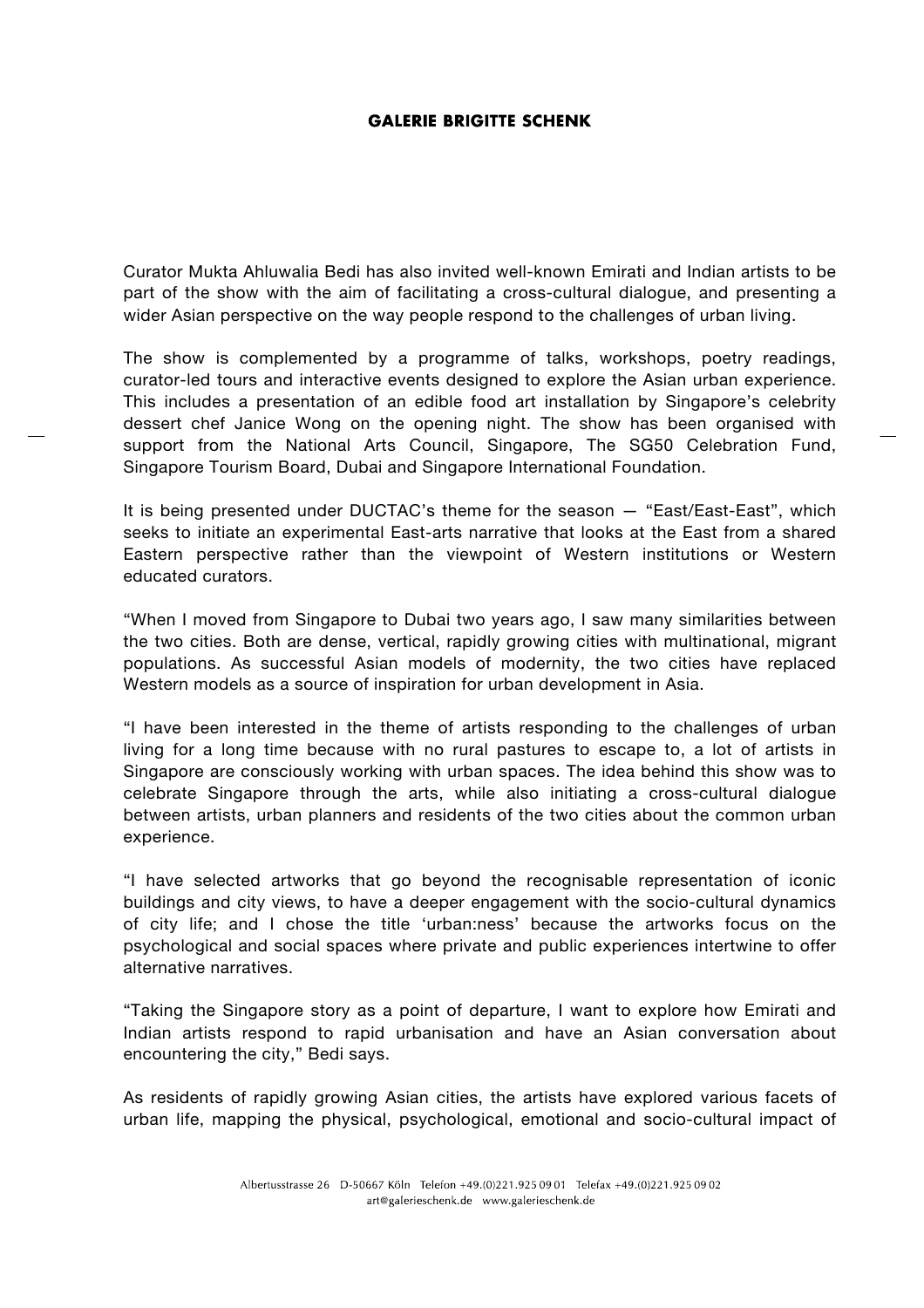the environment on daily life. Their artworks represent personal responses to their specific cities, but the themes they have addressed will resonate with all city-dwellers.

John Clang and Teoy Huey Ling have explored notions of home and belonging in everchanging cities with migrant populations. In his series "Being Together", US-based Clang has tried to recreate the lost tradition of families posing for family portraits at special occasions.

Using Skype to project digital images of the Singapore-based members of various families alongside their kin living in the US, he has created photographs that evoke the poignancy of separation and digital reunions, which have become part of the urban condition.

Unlike Clang's deliberate constructions, ceramist Ling worked intuitively with clay, felt and paper to create various objects for her "Recollection" series. Through these tiny, fragile objects she contemplates the idea of home and the difficulty of preserving memories of home in a city where old spaces and structures are constantly replaced with new ones.

Artist and educator Lucy Davis traces the evolution of her city through an everyday objects such as an old teakwood bed that she found in a "karaun guni" shop in Singapore. Her project "Migrant Ecologies" features the original bed-head, sections of a teak log and its prints on paper, a collage of a banyan tree made from prints of the bed and some old photographs of a teak factory.

"The artist began researching the past after DNA analysis of the teak from the bed traced its origins to Indonesia. Her project traces the migration of teak trees from India to Indonesia and on to the once flourishing teak trade in Singapore, while also referring to Singapore's natural ecology of tropical trees such as the banyan.

"By interweaving personal photographs of one of the last teak traders, Davis tells the story of Singapore's evolution from a manufacturing hub to a service economy. Through this everyday object, Davis not only traces the history of urban transformation and the migration of nature, but also talks about the need to preserve the greenery in a city and alludes to the eventual migration of tree-derived materials such as paper and charcoal into her art," Bedi says.

Hong Sek Chern combines memories of the past with imagined future possibilities in her paintings of futuristic urban landscapes done with ink on rice paper scrolls. The artist has manipulated the conventions of Chinese ink paintings and she has used modern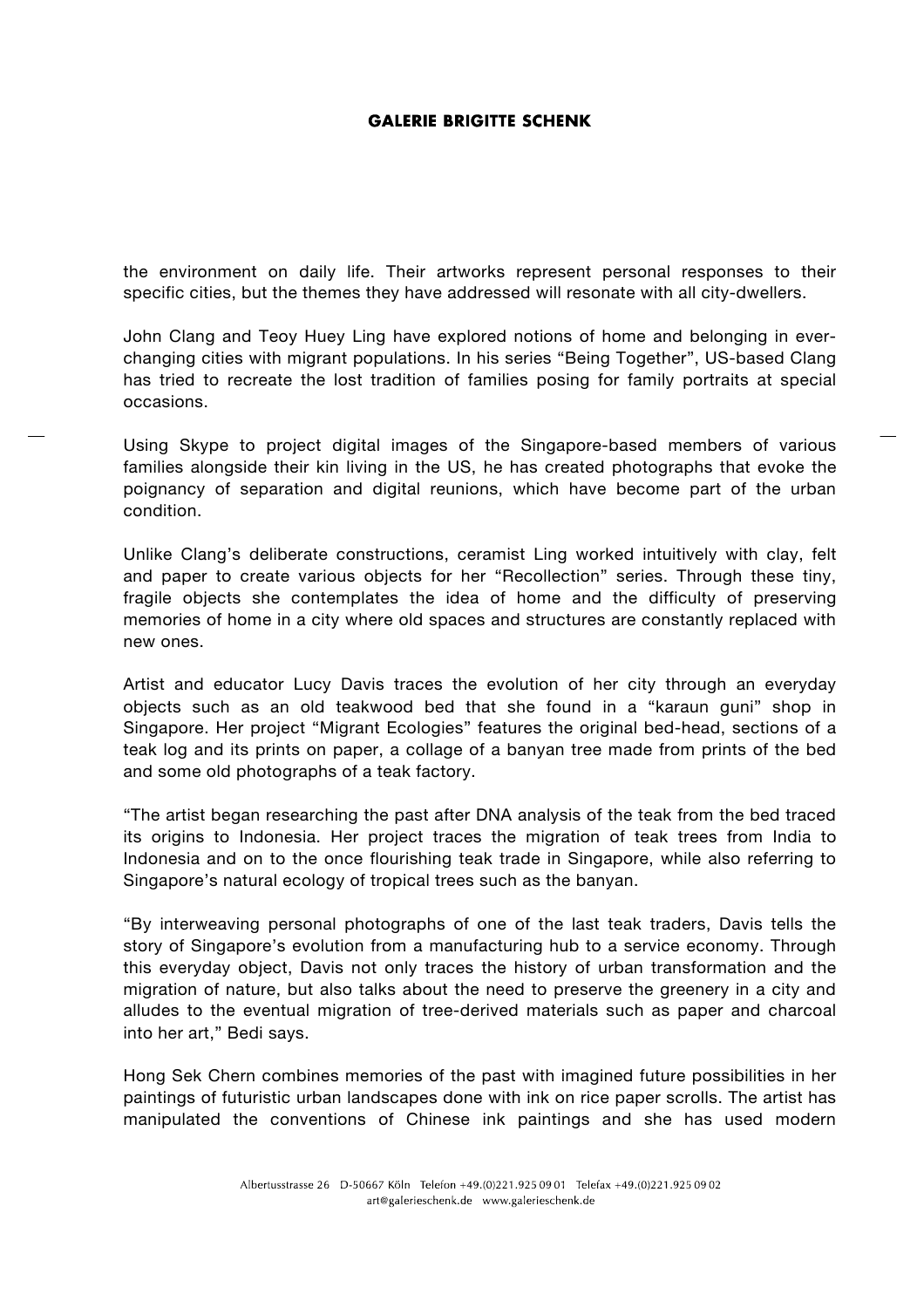innovations such as Google maps to create a painting of Dubai, a city she has not yet visited.

Engineer-turned-artist Henry Lee also blends fact and fiction to create futuristic cityscapes incorporating references to visionary leaders that have led cities to success. In a unique technique, the artist first covers his canvasses with pages from paperback books, on which he then makes detailed charcoal drawings. "The pages refer to the global dynamics of the information age, where knowledge is power," Bedi says.

The importance of knowledge is also the central theme in Shubigi Rao's work "River of Ink, No Cover No Colour". But through her pile of 100 handmade books on different subjects she emphasises the importance of traditional forms of knowledge.

By drowning her books in the same ink that was used to create them, the artist questions the place of ancient wisdom and its transmission to the next generation in today's fastpaced, information-oriented world.

"This layered work refers to the erasing of old structures and memories as cities grow. It reminds Singaporeans of the old National Library, whose loss was strongly felt despite the opening of a bigger and better library. It reflects a change in people's perception of their cultural-historical roots and the need to preserve them, while also speaking about personal narratives that are linked with public spaces," Bedi says.

Jason Wee dwells both on the interweaving of public and private spaces and the isolation of city life in his "Requiem" series, by creating an "architecture of grief" featuring "mourning robes", a styrofoam orchid wreath, tombstones and other related objects.

Through this work he mourns the absence of the support of an extended family and community in the city during times of grief and the loss of traditional mourning rituals that helped in healing. The work references the demolition of an old cemetery in Singapore to make way for urban development and alludes to the feelings of Singaporeans on the passing away of the father figure of the city state.

"Locus", a video by artist and writer Regina De Rozario and designer Seah Sze Yunn of Perception 3, features photographs of transient spaces in Singapore ranging from a car park and bus stop to a now-demolished national stadium, along with nostalgic text and mournful sound effects. The work, which contemplates the act of photographing as a means of remembering and forgetting, resonates with the experience of residents in any growing city, and most certainly one that is changing as fast as Dubai.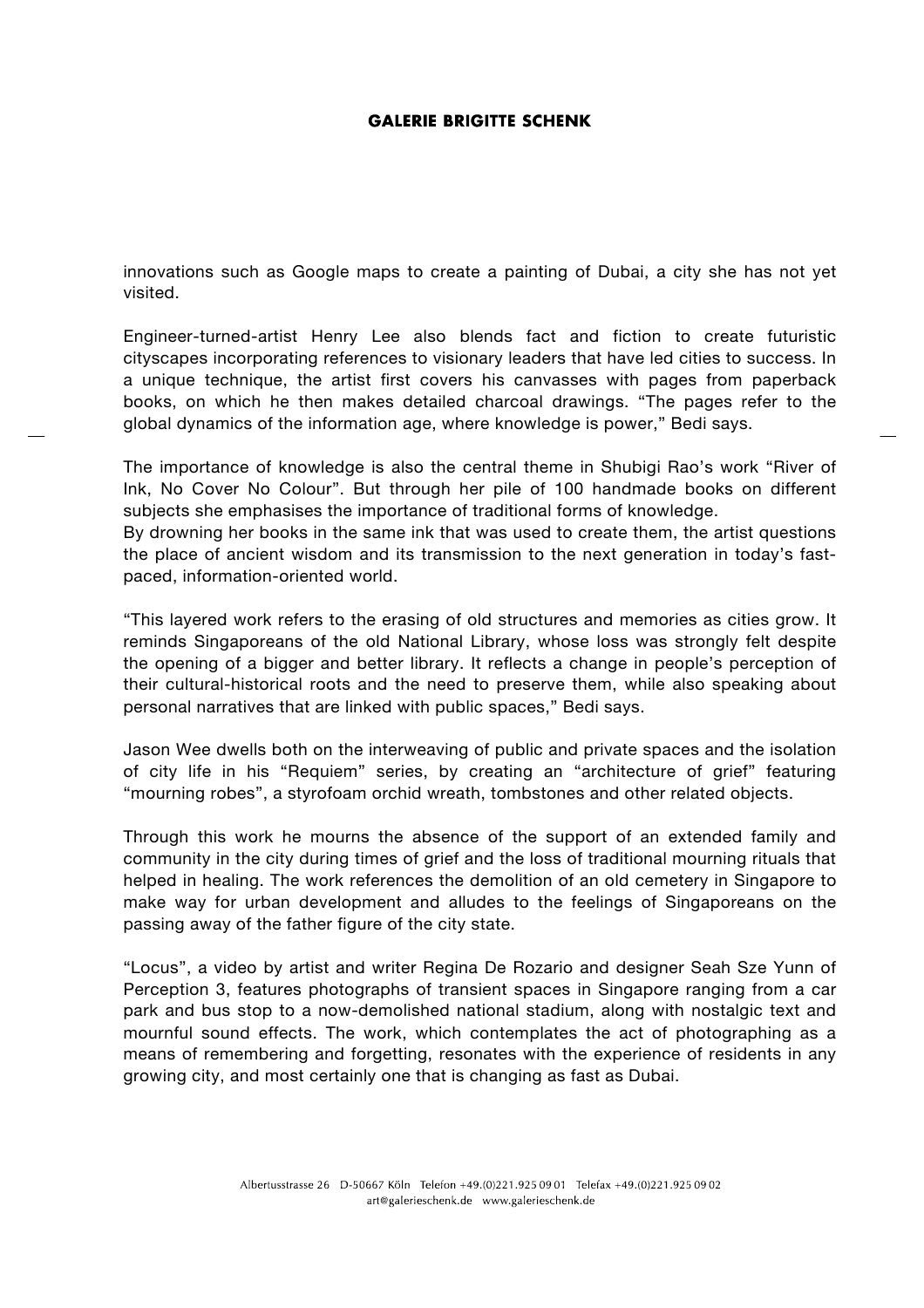Other artists have explored the vernacular culture of their multicultural city. Photographer Lavender Chang asked diners at the city's ubiquitous hawker centres to tell her about their favourite dishes. She then deconstructed the dishes chosen by people of different ethnicities and photographed the various ingredients. The images in her series "A Dissection of..." are presented along with texts of her conversations about why the dishes are so loved.

Through this "research" of Singaporean cuisine, the artist, who is of Taiwanese origin, attempts to understand the sense of belonging that food culture creates and expresses her desire to be accepted as a Singaporean.

Artists' collective Vertical Submarine also takes a light-hearted look at the city's cultural peculiarities in "Hokkein Rhymes" featuring seemingly nonsensical rhymes in the colloquial Hokkein language placed alongside images of old Singaporean advertisements of household goods.

Street artist Zaki Razak's words "Amusing Ourselves to Death" painted on the walls of the gallery, comment on the way people in a city are so lost in the information and entertainment available on the screens of their smart devices that they become alienated from the world around them. Filmmaker Ghazi Alqudcy expresses his feeling of being lost in his home city and being away from nature in his short films.

The three Emirati artists in the show deal with the same themes as their Singaporean counterparts, but in their own unique ways. Abdullah Al Saadi escapes from the city to seek solace and inspiration in the desert. The artist embarked on a journey through the desert wearing handmade traditional leather slippers (zanooba) and carrying some bare essentials in a wheelbarrow.

His poignant work, "Al Zanooba Journey", features a video of this introspective journey of reconnecting with his roots. The artist will also do readings from the journal in which he recorded his thoughts every evening in the tranquillity of his tent.

Mohammad Kazem expresses his feeling of being disoriented and lost in his rapidly changing city in works from his "Directions" series by using GPS coordinates of every step he takes to orient himself through abstract numbers rather than tangible landmarks or memories.

Mohammad Ahmad Ibrahim's installation "Land Shift and Fresh Salt" features coral found along the shores of the UAE, bound to freshwater stones from the Caspian Sea by copper wire. The work speaks about the loss of natural habitats due to urban expansion,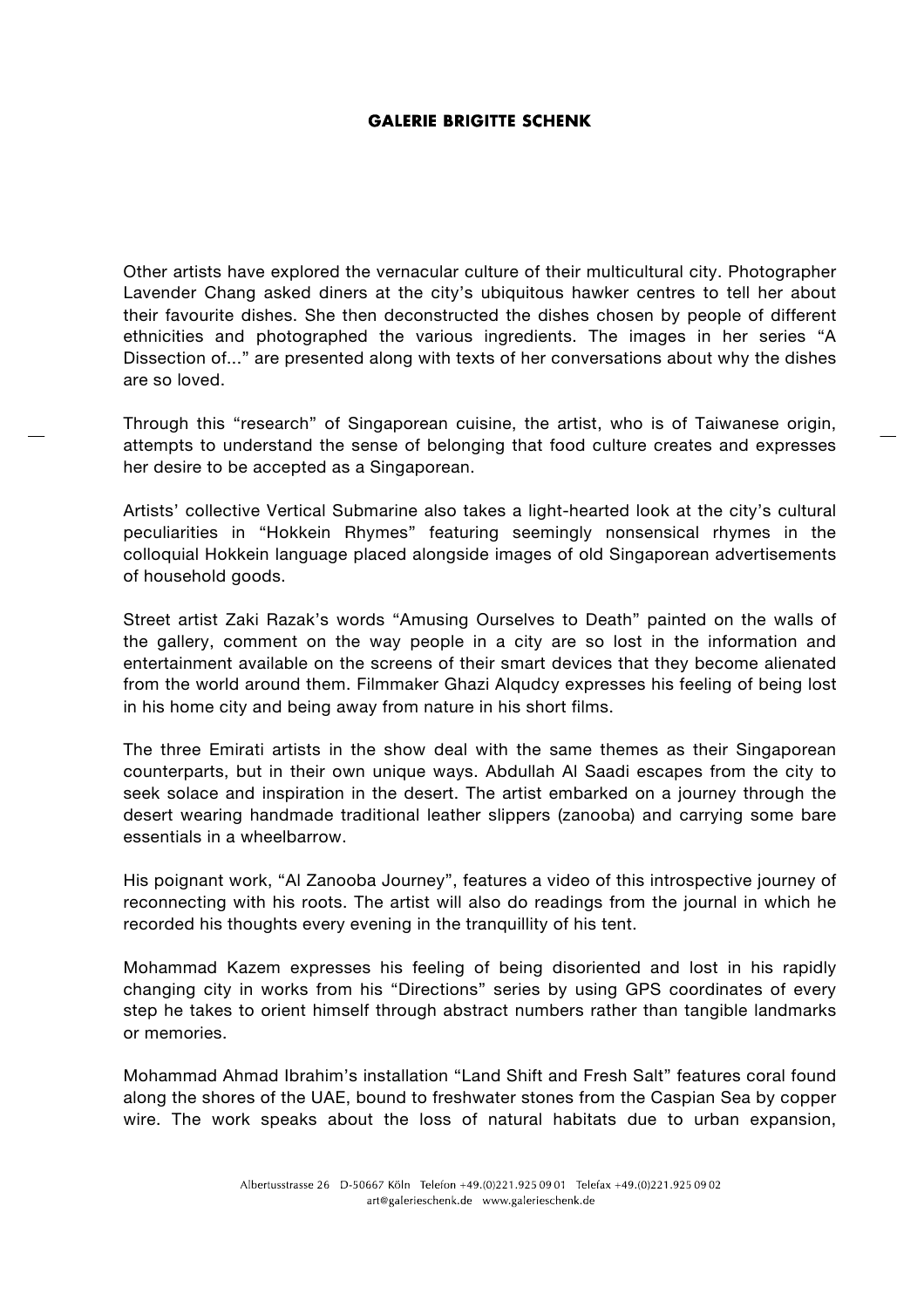migration, blending of different cultures and the global capitalism that an urban centre represents.

In contrast with the planned development of Singapore and Dubai, Gigi Scaria's video "Panic City" tells the story of urban explosion in India, where infrastructure is unable to keep pace with urban growth, adding to the anxieties and challenges of city life. Similarly, a bull locking horns with a crane in Sayam Bharath's painting "Pray for tomorrow" speaks about the clash between nature and expanding cities.

"As Singapore transformed from a colonial port to a developed city-state, it has outgrown its identity as an immigrant city and become a homeland to people of various ethnic origins. This show illustrates that despite their different cultural heritages, contemporary Singaporean artists look internally at Singapore for inspiration, narrative, language and cultural identity.

"Their artworks address issues relevant to the city, reflecting the Singaporean way of life and a Singaporean idea of 'urban:ness'; but these works can also be understood in wider frameworks of urban studies.

"Just as Singapore cuisine is well-known for its distinct flavours, contemporary Singapore art is also coming into its own on the global arena with its distinct identity. We are happy to celebrate Singapore's golden jubilee by introducing to this region Singaporean artists who are at the forefront of cutting edge art practices in a show that aims to be a catalyst for cross-cultural dialogues with Emirati and Indian artists who work consciously with the theme of 'urban:ness' within their own cultures," Bedi says.

Jyoti Kalsi is an arts-enthusiast based in Dubai.

"Urban:ness: encountering the city" will run at the Gallery of Light, DUCTAC, Mall of the Emirates, until November 10.

Celebrating the many facets of a woman through dance

Dubai-based Indian classical dance institute Gurukul will present "Navinayika", a solo kathak production that celebrates the many facets of a woman through dance. The concept of "Navinayika" was developed by Pali Chandra, founder and artistic director of Gurukul, and star of the show, under the patronage of legendary kathak exponent and guru Pandit Birju Maharaj.